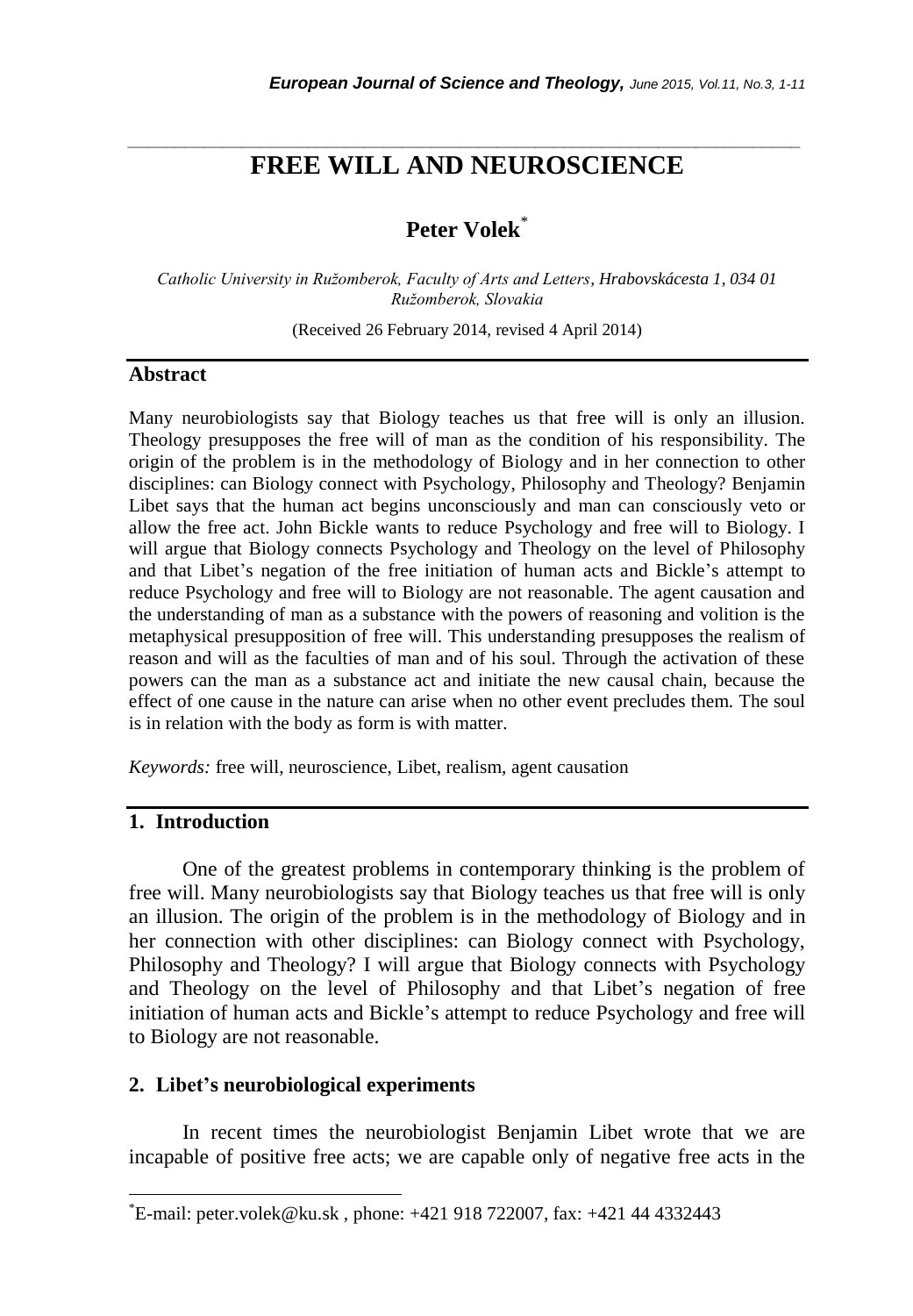form of a veto of unconsciously initiated movements. Libet states his position in this manner: "Voluntary acts are preceded by electrophysiological "readiness potentials" (RPs). With spontaneous acts involving no preplanning, the main negative RP shift begins at about – 550 ms. Such RP"s were used to indicate the minimum onset times for the cerebral activity that precedes a fully endogenous voluntary act. The time of conscious intention to act was obtained from the subject's recall of the spatial clock position of a revolving spot at the time of his initial awareness of intending or wanting to move  $(W)$ . W occurred at about – 200 ms. Control experiments, in which a skin stimulus was timed (S), helped evaluate each subject's error in reporting the clock times for awareness of any perceived event. For spontaneous voluntary acts, RP onset preceded the uncorrected Ws by about 350 ms and the Ws corrected for S by about 400 ms. The direction of this difference was consistent and significant throughout, regardless of which of several measures of RP onset or W were used. It was concluded that cerebral initiation of a spontaneous voluntary act begins unconsciously. However, it was found that the final decision to act could still be consciously controlled during the 150 ms or so remaining after the specific conscious intention appears. Subjects can in fact "veto" motor performance during a 100-200 ms period before a prearranged time to act. The role of conscious will would be not to initiate a specific voluntary act but rather to select and control volitional outcome. It is proposed that conscious will can function in a permissive fashion, either to permit or to prevent the motor implementation of the intention to act that arises unconsciously." [1]

Libet distinguished between RP I and RP II. RP I occurs when the movement was not pre-planned; RP II takes place when the movement was preplanned. The first part of RP is 1.5-0.4 s before the movement. With pre-planned movement RP I is observed 1050 ms before the movement; with the spontaneous movement, it happens 550  $(\pm 150)$  ms before the motor act begins [1]. Libet gives the definition of a voluntary act as an act that occurs, "when (a) it arises endogenously, not in direct response to an external stimulus or cue; (b) there are no externally imposed restrictions or compulsions that directly or immediately control subjects' initiation and performance of the act; … (c) subjects *feel*  introspectively that they are performing the act on their own initiative and that they *are free* to start or not to start the act as they wish" [1]. According to Libet [2], we should distinguish among decisions about what choice we have, what act we should do and what intention to do now. Decisions are not a voluntary act. Consciousness does affect the nerves through a conscious mental field, a concept explained in a later paper. It should be the system property of the elements of the neuronal activity that are potentially testable. Libet mentions what is potentially testable without realization: "A small slab of sensory cortex (subserving any modality) is neuronally isolated but kept viable by making all the cortical cuts subpially. This allows the blood vessels in the pia to project into the isolated slab and provide blood flow from the arterial branches that dip vertically into the cortex. The prediction is that electrical stimulation of the sensory slab will produce a subjective response reportable by the subject." [3]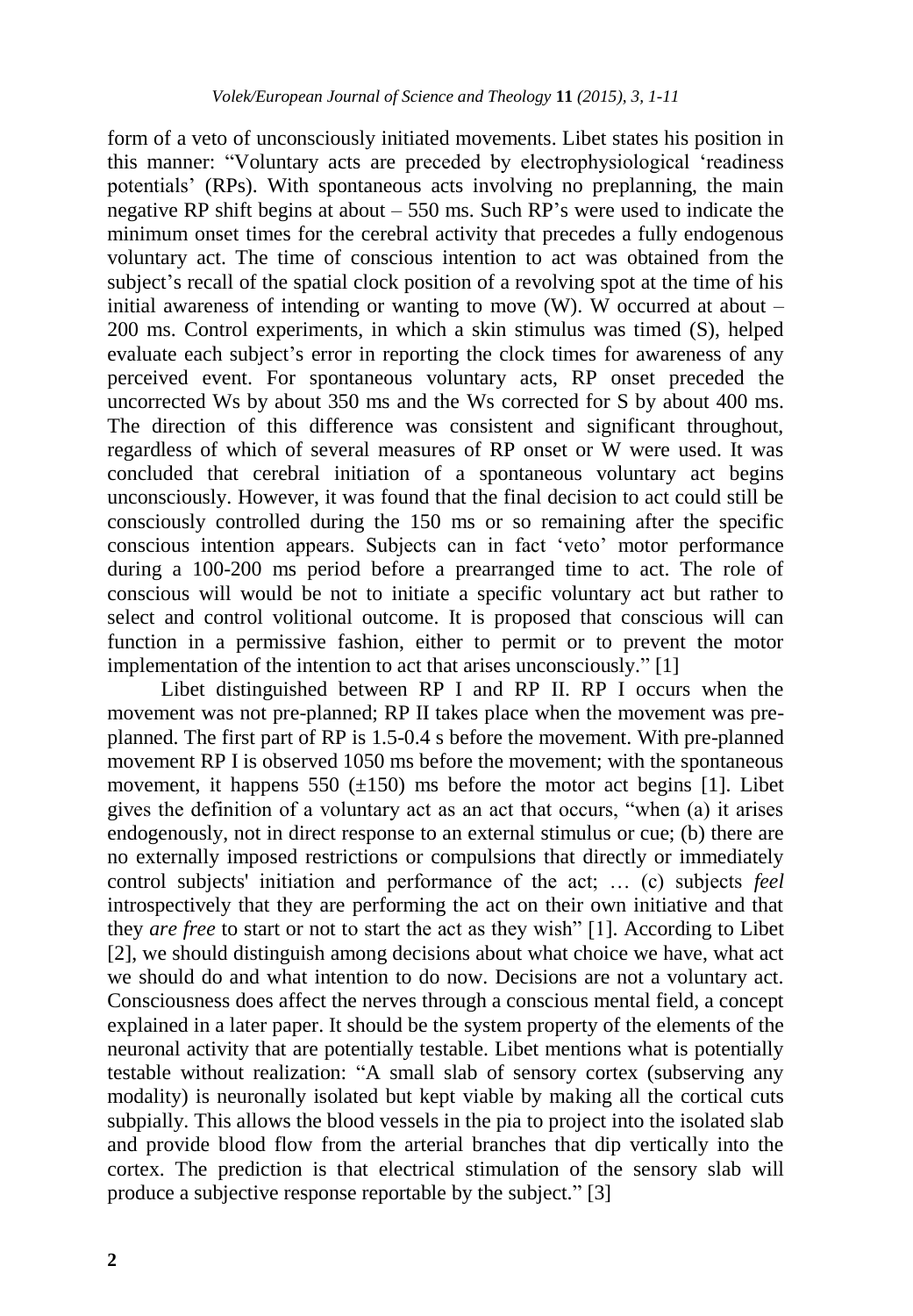### **3. How to connect Neurobiology, Psychology and Philosophy**

Libet did not reflect on the connection between the Neurobiology, Psychology, and Philosophy that he used. This reflection should have preceded his use of them. Let us start with the analyses of the methodology of the possibility of the connection among Neurobiology, Psychology, and Philosophy. There are different sciences that use different concepts and methods. Cognitive neuroscience used by Libet is the synthesis of Cognitive psychology, Neuroscience and Neurobiology. We can find two models for the relation among these sciences. Let us call them "theoretical" and "functionalist". The first of them was drawn by Ernst Nagel [4], the second is used by Kim and Bickle. The theoretical model is based on the understanding of the sciences as systems using theories. The relation among Psychology, Biology and Philosophy was preciously elaborated by Norwig. Philosophy should bring the theoretical framework that gives the possibility for the connection of Psychology and Biology. It should be a connection between two scientific systems so that they are grounded (1) on the various basic concepts and (2) on the fact that the two systems can function as closed systems [5]. Between these two theoretical systems there are three possible strategies to determine the connections: a) reduction, b) interaction, c) integration.

## *3.1. Reduction*

According to Ayala, reduction is the relation between Biology on the one side and Physics and Chemistry on the other side. This arises in three domains: ontological, methodological, and epistemological. Let us see what these three domains mean [6]. Ontological reductionism reduces Biology to physics and Chemistry. Ayala understands this in the sense that all living beings are composed by physicochemical entities and processes. He claims that these are not immaterial principles or entities that some denote as a vital source or soul. According to Ayala, methodological reductionism holds that biological explanation should be located at the level of physicochemical processes. Epistemological reductionism according Ayala will take theories and laws of one science as deduced from theories and laws of another science.

My interest here is focused on ontological reductionism and antireductionism. Ontological reductionism, in the relation between Biology and Psychology, will reduce Psychology to Biology to Physics and Chemistry. This type of reduction is defended by physicalism. But reductionism is challenged by folk psychology. Folk psychology uses sentences in the first-person-perspective, what one person experiences and is only able to say, what one experiences when one expresses one"s own mental states. The mental states can also include human voluntary decisions. Ontological reductionism holds that mental states reducible to the physical states. The eliminative materialism tries to eliminate the expressions of folk psychology and replace them with physical terms, e.g. the experience of the vanilla ice in the state of the brain, i.e. the electric voltage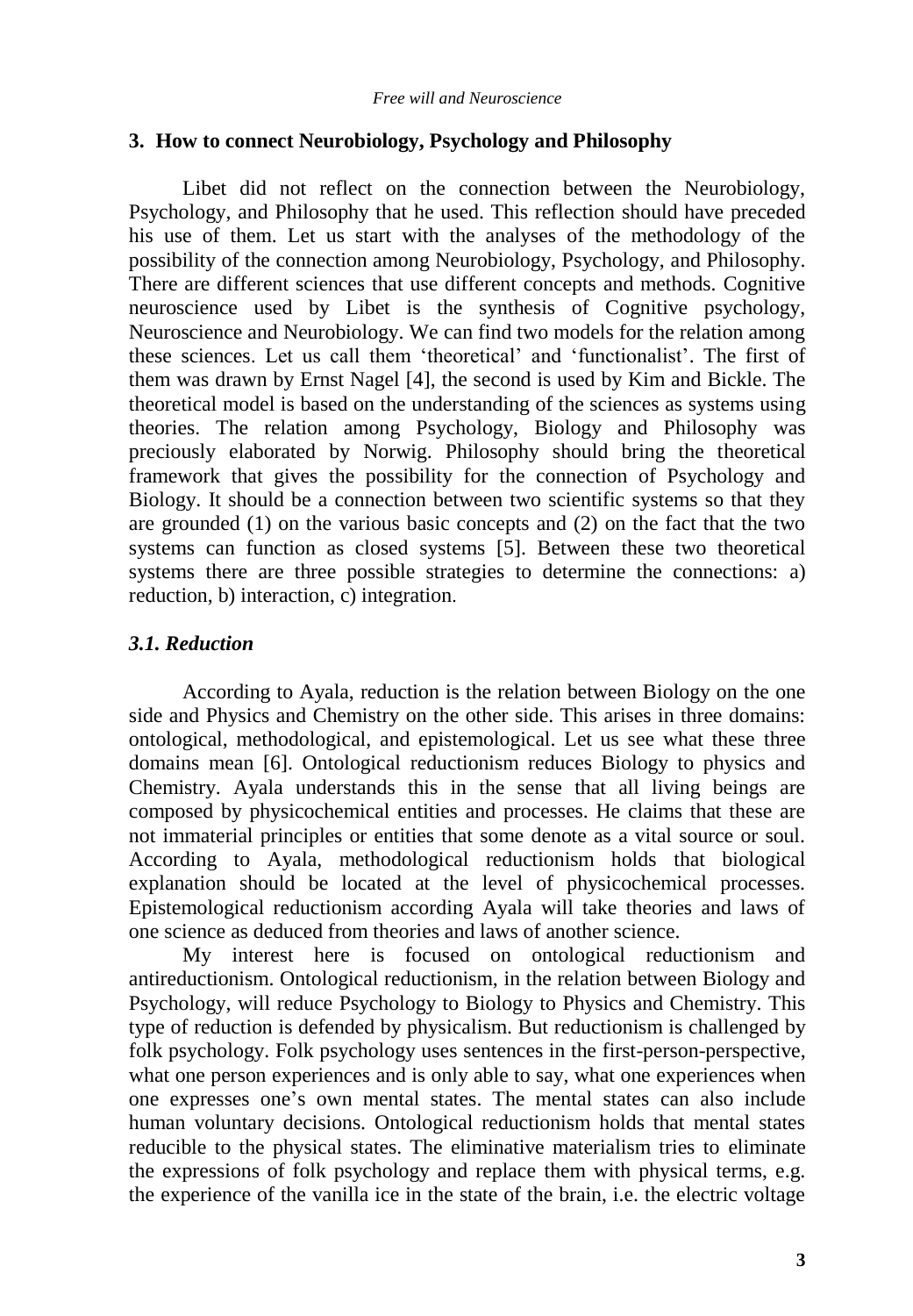in c-fibres in some part of the brain. Ontological reductionism pertains also to all theories of identity: token-identity or type-identity. Type-identity refers to the identification of types of mental states with the types of physical states. Tokenidentity means the identification of mental phenomena with the physical phenomena. The non-reductive physicalism defends ontological reductionism but claims that the descriptions for mental states cannot be reduced to the descriptions for physical states.

Against ontological reductionism I will argue for ontological antireductionism. From the action we can deduce the basis of some action. Mental states can be understood as effects of mental causes, and physical states as effects of physical causes. The diversity of the mental and physical causes will explain the distinction in the movements of muscle caused by voluntary activity and by physical cause, e.g. EMG (Electromyogram). By voluntary contraction of the muscle the stimulus is coming from the inside of the subject. It is a product of his decision. Using EMG, the muscle is contracted without a voluntary decision from the patient. This stimulus is coming from outside the subject. It is only a physical cause coming from the outside of the subject. The movement is done without the subject's decision. It is also an effect of another person whom the apparatus for EMG is plugged to. By mental action the muscle contracts due to the personal decision of the subject. This manifests the voluntary decision and action of the subject. When we cannot distinguish the mental and physical causes of the contraction of the muscle, then we cannot distinguish between his own contraction and contraction caused due to the EMG. The contraction of muscles caused by the EMG is used for the therapy of the damaged nerves. The contraction of muscles helps the revival of nerves and the reinforcement of the muscles.

Similar principles govern the EEG (Electroencephalogram), which can determine the new physical states through the electrical impulse from EEG [7]. The same contraction of the muscle can be achieved by voluntary decision or by EEG. The same physical state appears through different mental states. By reducing the mental states to the physical, we cannot distinguish between a cause from voluntary action and a cause from electric action. This is in contrast to common sense and medical therapy. This example shows that reductionism must be excluded in this case.

Functionalistic models comprehend mental states functionally, and as a consequence they are considered identical to physical states. Let us see what the solution to subjective experience according to functionalism. This solution is a prominent representative of the principle of supervenience as defended by Jaegwon Kim. The mental states are supervenient on the physical states, but the mental states constitute distinctive and autonomous domain. The principle of supervenience is accepted as the fundamental premise of the physicalism of the primacy of physical laws and domains without implicating the reductive physicalism. The principle of supervenience, though it means that the mental has its basis in the physical, can be combined with physicalism, emergentism, epiphenomenalism, and thus with minimal physicalism, since it cannot be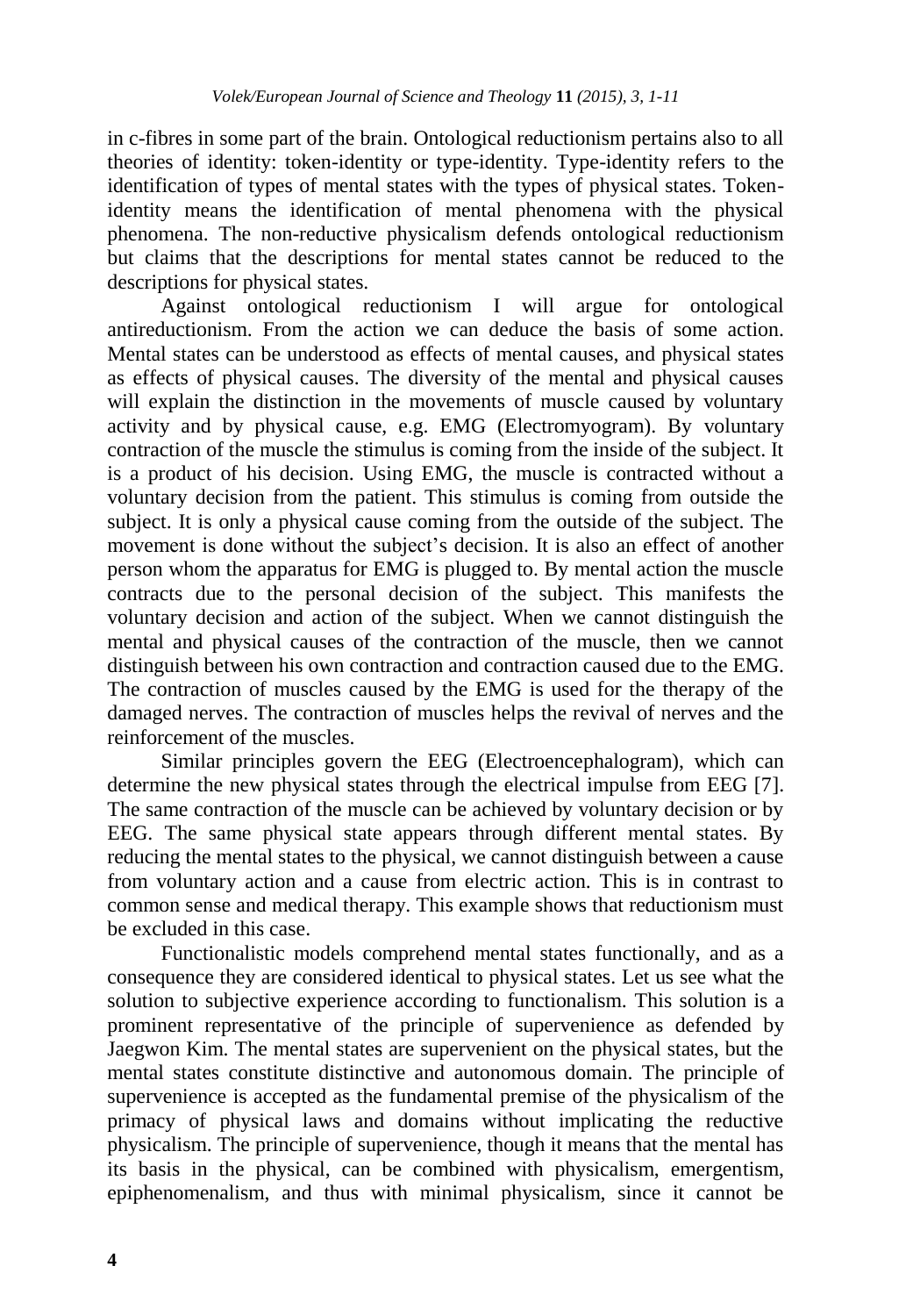combined with Cartesian dualism. The principle of supervenience held by Kim accepts both ontological physicalism and mereological supervenience. The principle of supervenience [8] can be expressed in the following way:

- (1) There are only elementary physical elements, from which all things are built.
- (2) In man we find mental and physical properties.
- (3) Mental properties supervene on the physical properties.
- (4) Mental properties are realized through physical properties.
- (5) Functionalistic explanations of mental properties accept their correlation with physical properties and their identity.
- (6) Qualia cannot be explained in a functionalistic way.
- (7) Dualism of properties is in accord with physicalism.

The experience of free will, of one's own decision to contract the muscle, can be understood as aqualium. Qualia cannot be explained, according to Kim, with the help of physical terms such as functionalism. However, this explanation is not adequate. The functional explanation should be free of metaphysical presuppositions, but in this case it is not, while Kim assumes physicalism. The peculiar character of qualia within his solution is missing. While the substitution of the mental description through the physical description is missing, the meaning of the subjective experience cannot be comprehended within a physical description.

The possibility of the connection of neurobiology and psychology through epistemological reductionism is explored by Martin Norwig [5]. He reflected on Kim"s thoughts on the problem of free will. Kim claims that two bridgeprinciples overcome the epistemological gap between the mental and physical in two-ways: (a) The definition of the mental with the help of the physical and (b) the empirical corroborated correlation laws [9]. It should be evident that Kim is walking in the footsteps of Ernst Nagel. Nagel argued for a reduction of one physical theory to another [4, ch. 11], but Kim extends this type of reduction to one that includes all sciences. It seems that this extension will presuppose reduction in the sense that the method of physics is extended to all sciences, which presupposes the strict nomological relation between mental and physical. This is in contradiction with the principle of multiple realization, which means that one mental state can be realized by multiple physical states. Kim criticizes Nagel"s model because he uses the Hempelian model of scientific explanation for all sciences, which is extremely rare in Physics. Nagel uses the Hempelian D-N model (deductive-nomologic model), which "consists in the derivation of the statement describing the phenomenon to be explained from laws taken together with auxiliary premises describing relevant initial conditions" [8]. Nagel deduces one theory from another with the help of bridge laws as auxiliary premises. Nagel does not explain the bridge laws, but presupposes them as primitive and basic. According to Kim it does not explain why macrophenomena emerge from micro-phenomena and its laws. Kim uses a functional model of scientific explanation. When mental phenomenon is realized through physical, it fulfils the function, of realization of physical properties. This is,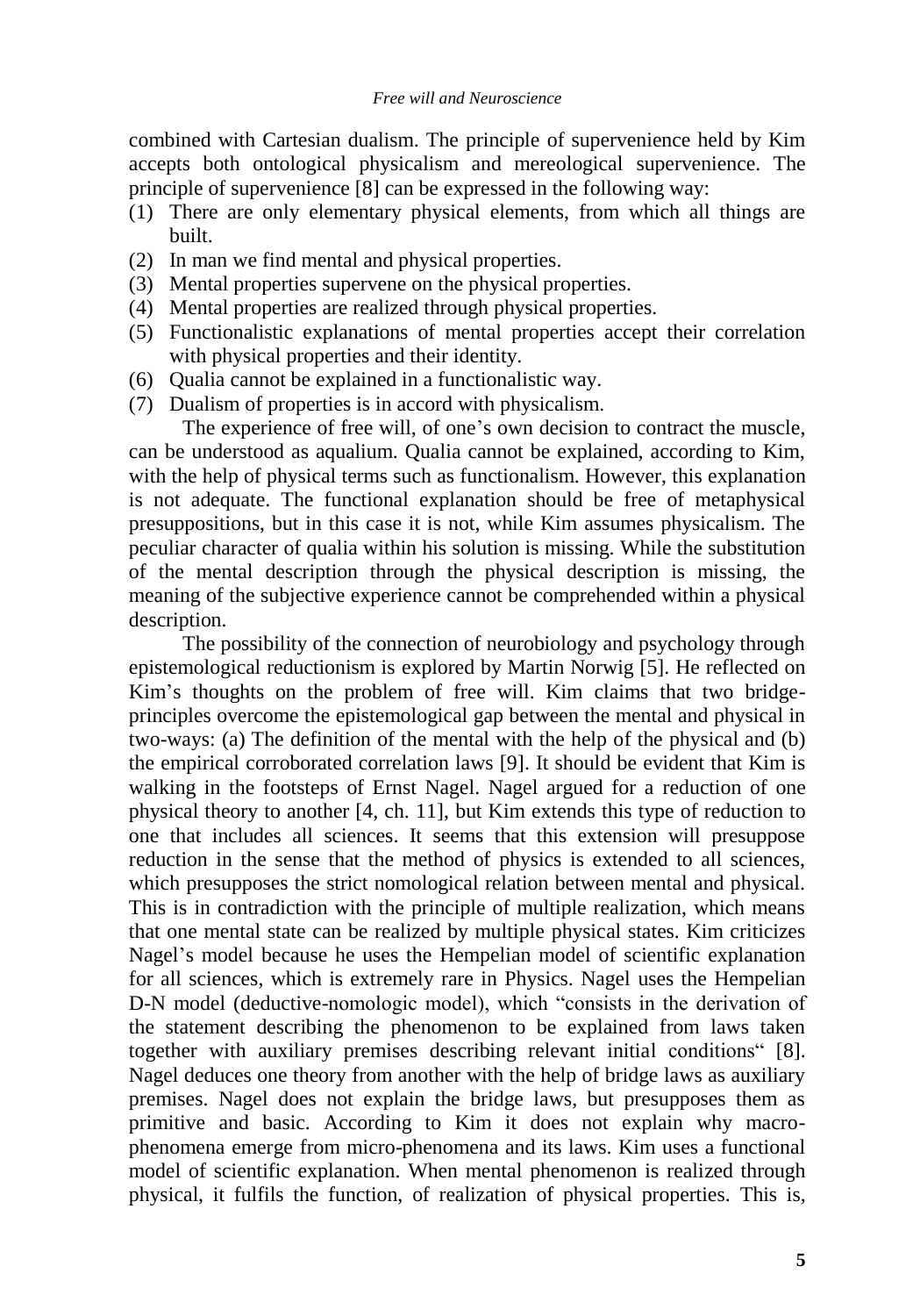however, problematic, because it needs new definitions for central concepts and conversion of statistical laws into logical laws [5]. Therefore this strategy fails. Indeed, let us take a look at Norwig"s example of a bridge between two scientific theories, namely the equivalence of the unit of heat and the unit of mechanical labour with a mathematical expressed relation as the bridge. Norwig postulated Mathematics as a bridge between Biology and Psychology. This implies that Mathematics allows for the precise formulation of laws of Psychology and Biology [5]. Nevertheless, Norwig"s solution is also problematic, because in doing so he needs to use the method from one science for another science. This is problematic, because where Physics uses mathematical methods, it is doubtful that Neurobiology and Psychology do so too. The example that Norwig provides derives from Physics. In Physics, it is possible to use Mathematics as a bridge between disciplines of Physics. Norwig"s presupposition is that in Biology and Psychology there are laws in a strict sense. Kim, on the contrary argues the laws of, Biology, Psychology, Geology, Cognitive science are different from physical laws and are perhaps not laws in a strict sense [10]. There are also no laws in a strict sense in Genetics. At the level of genes an irregular process can be started, because the cells have an idiosyncratic structure due to the individual variability of the cells [11]. To understand one scientific discipline as a science does not necessarily imply that its content can be fully explained by laws. It is sufficient to accept it as a science that has its own domain of research and its own scientific method. Let us assign the science with S, the system of sentences with ST, the domain of basic and deduced concepts with D and methodology of this science with M. We can then form this definition of Science: (1) "The science S is constituted by a system of sentences ST if and only if it uses its own domain of basic and derived concepts D and has its own methodology M."

Bickle proposes a different version of functionalism. According to him two presuppositions of philosophy of mind are false: (1) We do not know how the brain functions. (2) The lower level (brain) cannot explain the higher level (cognition and behaviour). He gives the proof of his propositions using example in which through electric stimulations of some areas in the brains of mammals are produced excitatory post-synaptic potentials (EPSP). It was a success to form long-term potentiation (LTP) to influence behaviour of mammals [12]. Experiments with various kinds of mammals confirmed social memory cognition consolidation. According to Bickle, we can expect to find molecular mechanism of broader social cognitive functions in cases where external stimuli cause mental initiation. For Bickle, Psychology is rather about behaviour than about causes. What might cause mental states lies rather on the research table of neuroscience [13]. Bickle understands Psychology in a restricted behaviouristic sense. Bickle understands his method as a metascientific analysis in the sense of being a reflection about Science. Thus it might be considered as a philosophy of Science. He builds his argument on an assumption not yet verified. It is similar to the presuppositions of eliminative materialism, which supposes that in the future it should be possible to substitute all mental terms with the physical terms without missing the meaning. This is not possible, because the subjective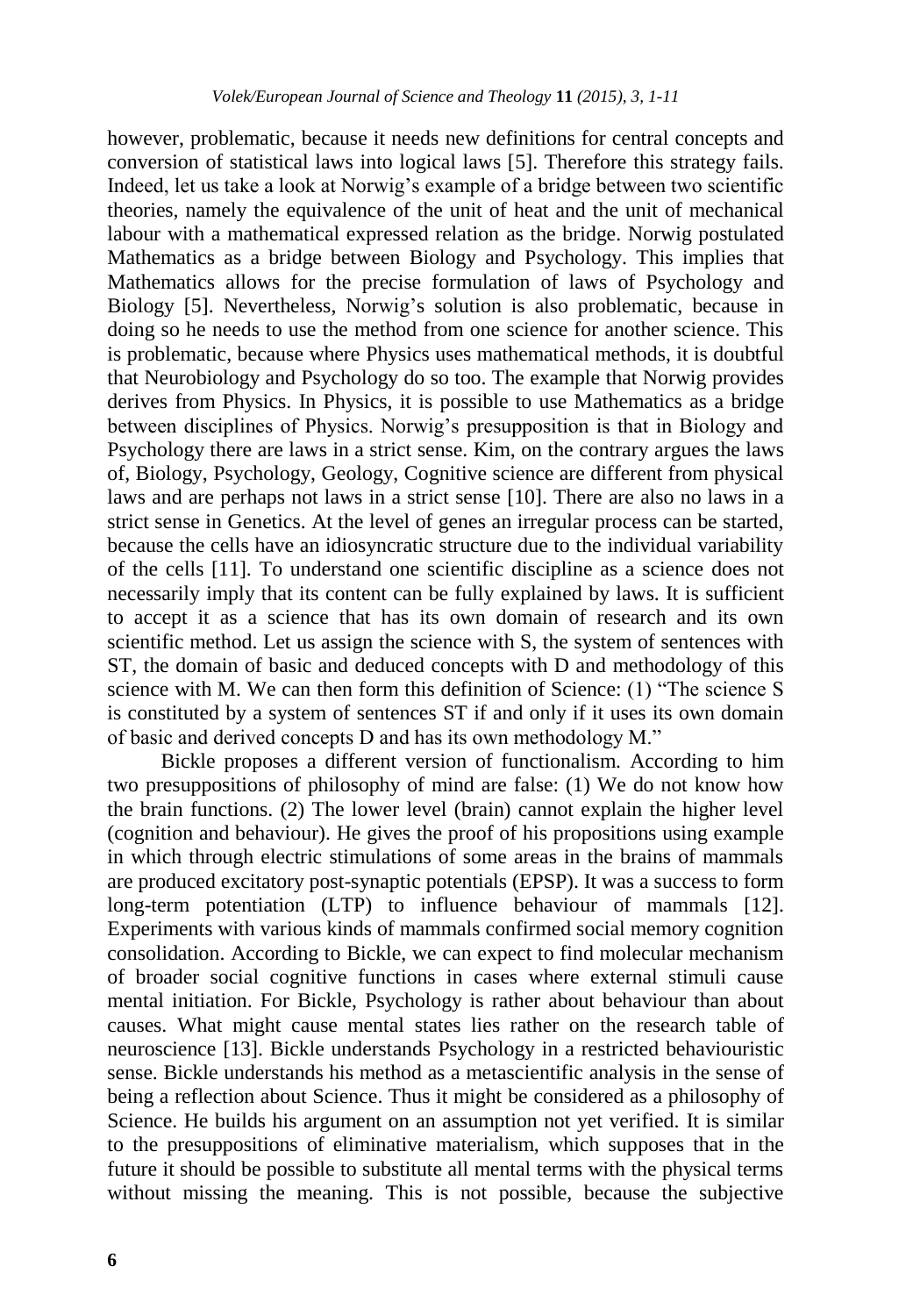experience expressed in qualia cannot be reduced to the physical without missing the meaning.

#### *3.2. Interaction*

If we have to refute reductionism, there remain two possibilities to relate two sciences. Let us first look at "interaction". According to Norwig, interaction between two sciences is allowed even when the domain of one science is not in direct contact with a domain of the other science. However, interaction may concern their laws or meanings of some of their concepts [5]. Norwig's interest lies in the possibility to interact two theories on the same level, hence, such interacting cannot be applied to Biology and Psychology, for example. Thus we can leave this opinion aside. According to Norwig, the concept of the interaction between two sciences benefits of Henrik Walter"s idea of minimal metaphysical presuppositions for bridging neurobiological theories and philosophical concepts [5, 14]. Walter sees the connection between Neurobiology and Psychology through neurophilosophy. Walter [14] takes over the role plaid by neurophilosophy suggested by Thomas Nagel: "The main concern of neurophilosophy is to question and understand very common ideas about mental phenomenon in the neurosciences, or aided by Neuroscience, ideas all of us use every day without thinking about them" [15]

Walter designated basic theses of his conception of neurophilosophy in the following way: "Core Theses of Minimal Neurophilosophy

- (T1) *Ontology*: Mental processes of biological organisms are realized by or with the aid of neuronal processes.
- (T2)*Constraint*: Philosophical analysis of mental processes should not contradict the best currently available brain theories.
- (T3) *Heuristic Principle*: Knowledge about the structure and dynamics of mental processes can be gained from knowledge about the structure and dynamics of neuronal processes." [14, p. 132]

However, the problem remains. When two sciences are so different that between them remains an epistemological gap, how can they build something in common? The epistemological gap means that between two sciences there are insuperable differences caused by different methodologies. Psychology (e.g. developmental psychology) uses the first person account for information about mental states (e.g. beliefs), but Neurobiology uses the third person account for information about physical states [16, 17]. The epistemological gap is mentioned by Martin Carrier and Jürgen Mittelstraß. They conclude that a reduction of Psychology to Biology is not possible [18]. They mean that it is not possible for two sciences to interact merely by themselves. They need a principle in order to bridge the epistemological gap. However, this is not possible concerning bridging Psychology and Biology, because the psychological theorems are not deducible from neurophysiological laws. The psychological theorems are statistical while the neurophysiological laws are deterministic. If a true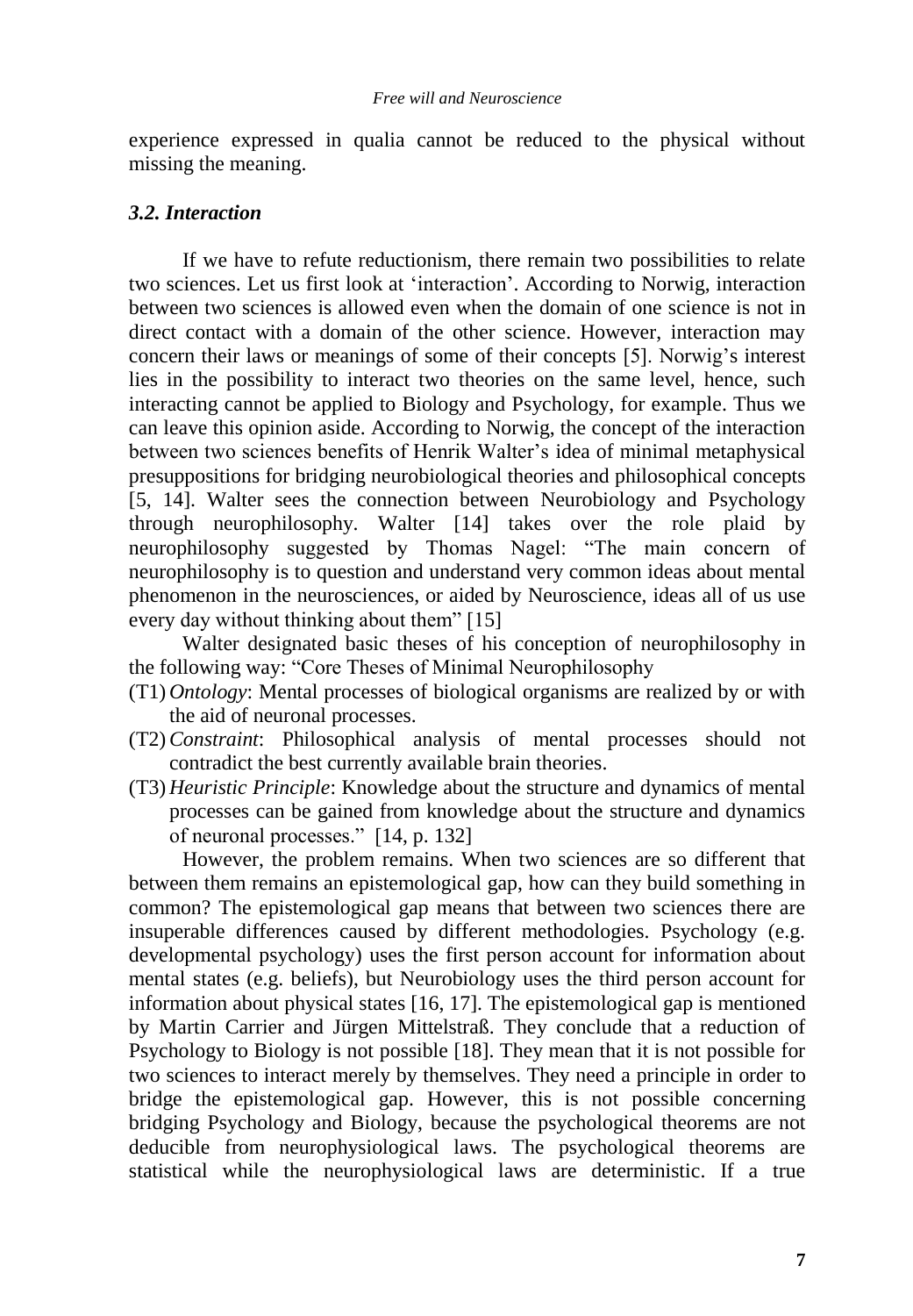integration between two sciences is to be successful, they should accept a common methodology and a common set of basic principles and concepts.

#### *3.3. Integration*

Libet's experiments and interpretations did bring about many positive and negative answers. Libet is one of the most quoted persons in this research area. Because the opinions of his papers are so widespread, it suffices to find the most important discussion about his thinking that shows the acceptability of his research. If the initiation of human acts according to Libet is not free, then our feeling of its initiation is only illusion and Psychology is reduced to Biology.

I will consider the four most significant deficiencies in the metaphysics of Libet's propositions. The first deficiency is exposed by one counterexample. It is enough to find one counterexample to shows that his interpretation denying the idea of positive free will fails. Kadri Vihvelin"s view about the possibility of free will is similar: "It is enough to describe cases of persons who have or act with free will with enough detail to make it plausible that these cases describe something that is really possible" [19]. Let us imagine a situation in which one is thinking about buying a new car. He has a clear idea about the colour of the car and the purpose for which he will use the car. He compares various types of cars, he visits several car shops and examines a number of cars. After a long deliberation he makes a decision and buys a particular car. So this is an example in which a human being makes use of the free will.

The second problem is Libet"s understanding of action, in particular his idea of deliberation. Deliberation is not only an inner mental state. "… [I]n deliberation what I do pay attention to are the relevant features of the external world: the cost of the alternatives, the quality of food … Deliberation is an active engagement with the world, not a process of introspecting our own consciousness of it …" [20] Deliberation is used intentionally. It is molded out of the intentional act of the subject and its object. Intentional acts by deliberation are directed to something outside the subject. The context of an intentional act is greater than the context of its physical action as the wrist flexion in Libet"s experiment. "For each trial, subjects were asked to perform a simple quick flexion of the wrist or fingers at any time they felt the 'urge' or desire to do so; timing was to be entirely "ad lib", that is, spontaneous and fully endogenous" [1]. The flexion of the wrist or fingers can in many contexts acquire different meanings. Sometimes they can mean the heating through bodily movement, the overcoming of sleeping or the arranged signal to the partner. The wrist flexion without greater context in Libet's experiments is meaningless and not adequate for understanding the intentionality and volition.

The third problem is the inconsistency of the statements of Libet. According to Libet the initiation of the free act begins unconsciously, but his vetoing is done consciously. The unconscious initiation of a free act shows the interaction between the brain and the body. The initiation begins in the brain and the vetoing or the allowing of the free act is parallel with the brain processes.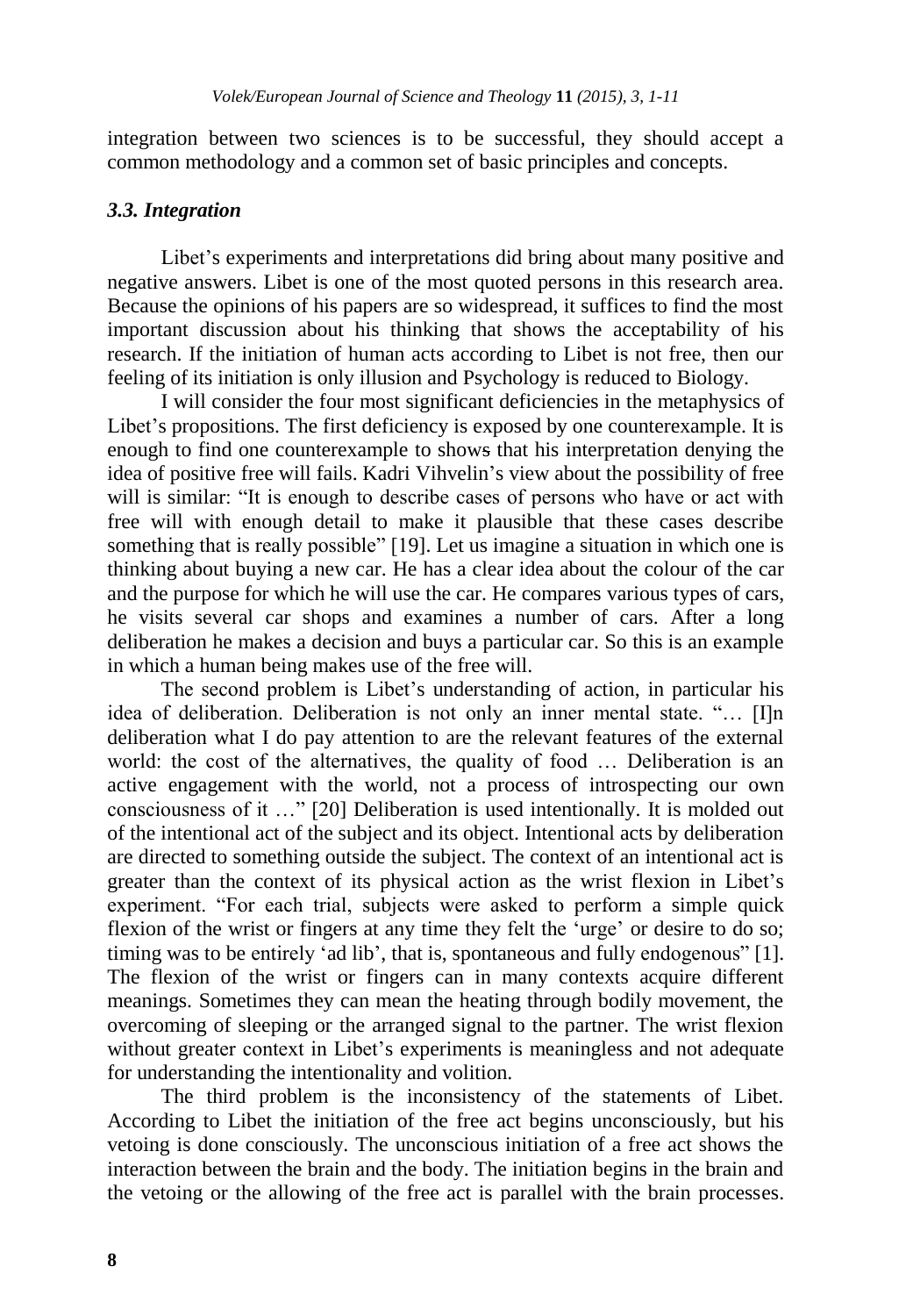The vetoing presents another model as is the model of the initiation of the free act [21].

The fourth objection to Libet"s interpretation of his experiments is the critique of his use of the concepts, especially when he does not use the concepts adequately [22, 23]. He uses desires and intentions as synonyms. Intentions signify the wanting to do something. However, "wanting" to do something does not imply doing that something. "In W series, the subject was asked to note and later report the time of appearance of his conscious *awareness of 'wanting' to perform* a given self-initiated movement. The experience was also described as an "urge" or "intention" or "decision" to move, though subjects usually settled for the words "wanting" or "urge." [24] Libet"s conceptual confusion led him to interpret of his experiments inadequately.

The integration of Biology and Psychology on a more abstract level occurs in Philosophy. Philosophy can provide the grounds that help explain human free will. The best explanation is that the exercise of free will is due to the agent causation, in which the agent through the execution of his decision begins the new causal chain [25]. The agent executes the intentional act after deliberation of two or more alternatives and the choice of one of them. Through his deliberation, he reflects upon the consequence of intentions. This is possible if we understand a human being in terms of a being with the powers of reasoning and volition, which include reason and will. These powers are activated in the process of deliberation and choice. Reason and will are real powers even though not activated. Reasons do not cause the acts; the initiator of the acts is the subject as the bearer of the powers of reason and will. The powers of the subject are immaterial, because reasoning uses universals acquired through abstraction. The best explanation for the unity of the subject is the hylemorphism. It means that the soul with its powers of reason and will is the form that forms the matter – the body of human beings. The body and the soul are united together as the matter and the form. A human being can initiate a new causal chain, because the event, as the effect of one cause, can occur when no other event precludes it [26]. Natural laws can be understood as metaphysically necessary [27], but the relation between cause and effect is not necessary, because the effect from one cause can in turn determined by another cause, including human action.

## **4. Conclusions**

The neurobiologist Libet explains in his experiments that human beings begin their acts unconsciously. The counterexample and other objections to Libet's interpretation of his experiments led me to the conclusion that his idea about the unconscious underpinnings of free acting is not reasonable and acceptable. Additionally, Bickle"s reductionism of Psychology to Biology is not acceptable, because of his eliminative materialistic presuppositions. The philosophical analysis of the metaphysical presuppositions of human action must lead to the adequate metaphysical explanation of a human being and her powers as well as of the intentionality as the possibility of her interaction with the world.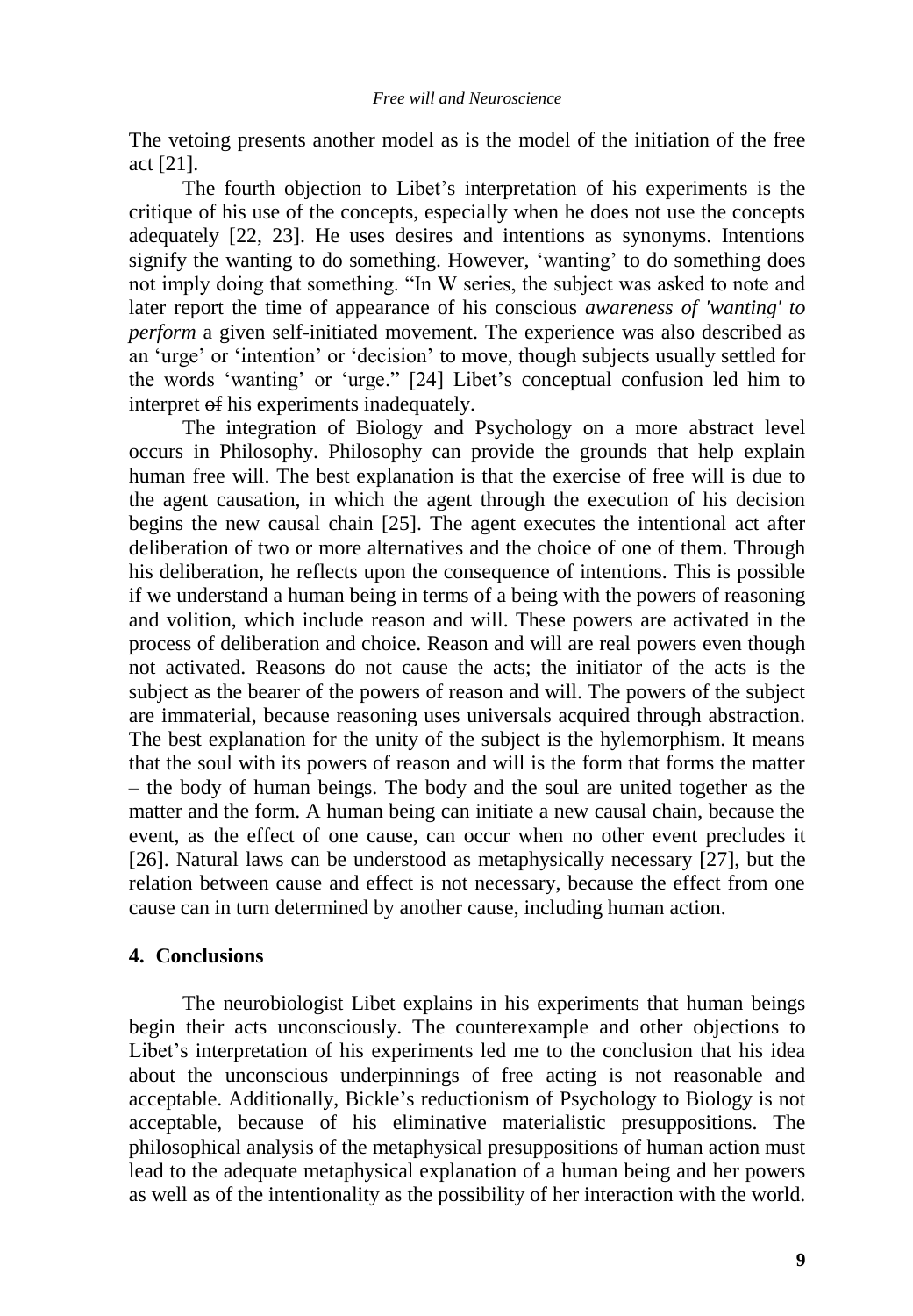The best explanation is the hylemorphism, which means that reason and will, as the powers of a human being are the powers of the soul. For the soul is the form of the human body as matter. These powers are real without their activation, which means a realism of reason and will.

#### **Acknowledgement**

For helpful comments on an earlier version of this paper, I thank Raphael Mary Salzillo, O.P. Tamás Karáth, Julia Lopez, Eugen Zeleňák and Ryan Pietrocarlo C.S.C.

This publication was made possible through the support of a grant VEGA 1/0192/14 Problem of Realism/Anitrealism in Humanities.

This publication was also made possible through the support of a grant ID #15637 from the John Templeton Foundation. The opinions expressed in this publication are those of the author and do not necessarily reflect the views of the John Templeton Foundation.

#### **References**

- [1] B. Libet, Behav. Brain Sci., **8** (1985) 529.
- [2] B. Libet, J. Consciousness Stud., **6(8-9)** (1999) 10.
- [3] B. Libet, Prog. Neurobiol., **78** (2006) 324.
- [4] E. Nagel, *The Structure of Science*, Harcourt, Brace & World, New York, 1961.
- [5] M. Norwig, *Formale Überlegungen zu einer interdisziplinären Theorie der Willensfreiheit*, in *Willensfreiheit als interdisziplinäres Problem*, K. Köchy & D. Stederoth (eds.), Verlag Karl Alber, Freiburg – München, 2006, 191-218.
- [6] F.J. Ayala, *Introduction*, in *Studies in the Philosophy of Biology. Reduction and Relates Problems*, F.J. Ayala & T. Dobzhansky (eds.), University of California Press, Berkeley – Los Angeles, 1974, VII-XI.
- [7] P. Haggard and M. Tsakiris, Curr. Dir. Psychol. Sci., **18** (2009) 244-245.
- [8] J. Kim, Noûs, **31** (1997) 187-204.
- [9] J. Kim, *Philosophy of Mind*, Westview Press, Boulder, 1996, 213-214.
- [10] J. Kim, J. Philos. Res., **37(Special Supplement)** (2012) 103-122.
- [11] P. Kitcher, Philos. Rev., **93** (1984) 335-373.
- [12] J. Bickle, Synthese, **151** (2006) 414-415.
- [13] J. Bickle, Journal of Physiology, **101** (2007) 230-235.
- [14] H. Walter, *Neurophilosophy of Free Will. From Libertarian Illusion to a Concept of Natural Autonomy*, The M.I.T. Press, Cambridge (MA), 2001, 125.
- [15] T. Nagel, *What does it all mean?*, Oxford University Press, Oxford, 1987, 25.
- [16] R. Saxe, S. Carey and N. Kanwisher, Annu. Rev. Psychol., **55** (2004) 87-124.
- [17] P.J. Marshall, Perspectives on Psychological Science, **4** (2009) 113-125.
- [18] M. Carrier, J. Mittelstraß, *Geist, Gehirn, Verhalten. Das Leib-Seele-Problem und die Philosophie der Psychologie*, de Gruyter, Berlin – New York, 1989, 275-278.
- [19] K. Vihvelin, *Causes, Laws, and Free Will. Why Determinism Doesn´t Matter*, Oxford University Press, Oxford, 2013, 29.
- [20] S. Blackburn, *Rulling passions: a theory of practical reasoning*, Clarendon Press, Oxford, 1998, 254.
- [21] R.J. Nelson, Behav. Brain Sci., **8** (1985) 550.